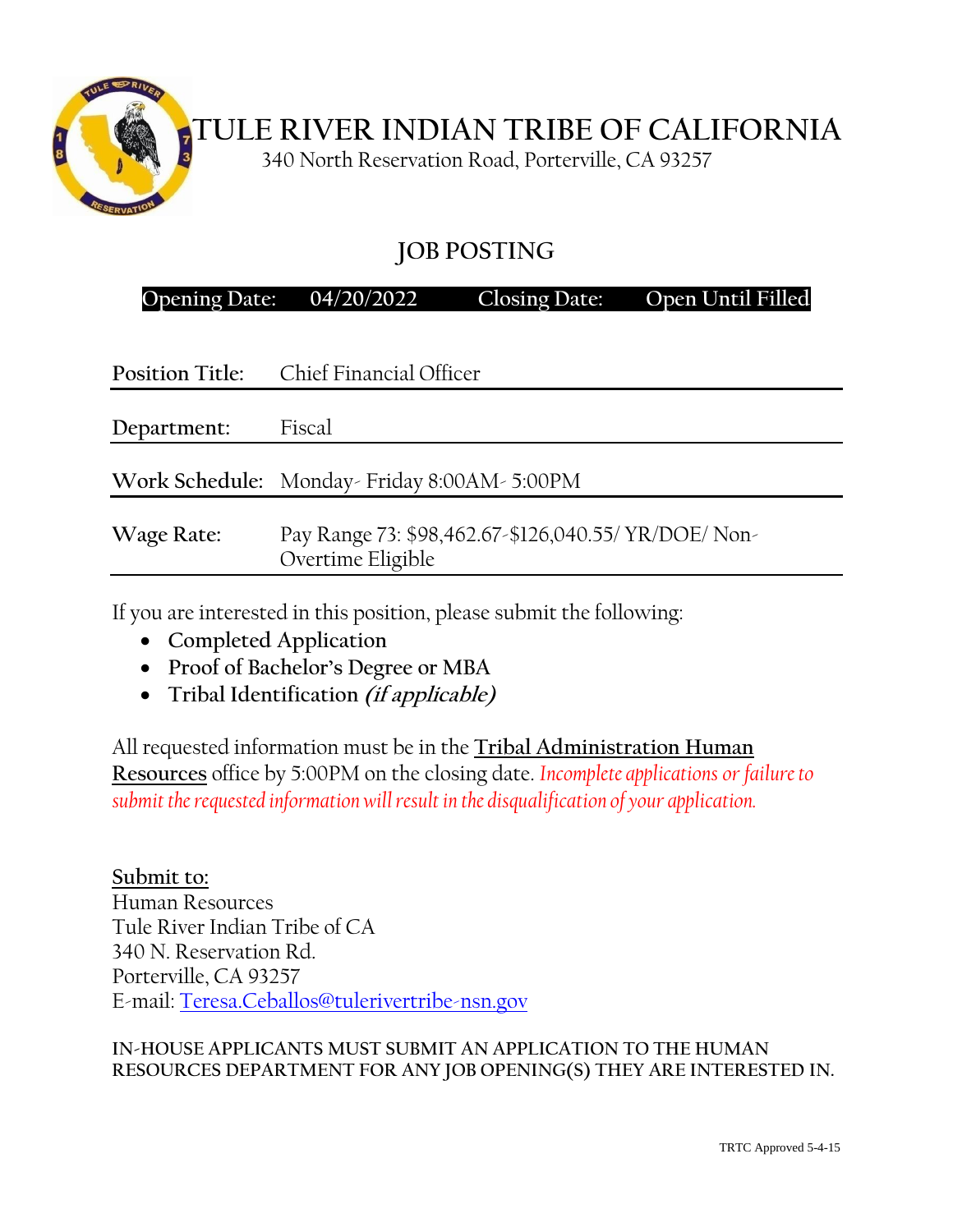

TULE RIVER INDIAN TRIBE OF CALIFORNIA 340 North Reservation Road, Porterville, CA 93257

## **JOB ANNOUNCEMENT**

**POSITION TITLE:** Chief Financial Officer **WORKSITE:** Tule River Indian Reservation 340 N Reservation Rd. Porterville, CA 93257

## **GENERAL POSITION DESCRIPTION**

Responsible for the leadership and oversight of the overall financial operations of the tribal organization, including financial management and planning, accounting, recordkeeping, auditing, financial reporting, and analysis. The Chief Financial Officer (CFO) is expected to assist in achieving the Tribe's financial goal of stability, objectives, and budgets. The CFO oversees and supervises the financial requirements of federally funded programs. The CFO is a steward of the Tribe's financial assets, and must demonstrate the highest degree of integrity and ethics. The CFO reports directly to the Tribal Chairman, Tribal Treasurer, and Tribal Council.

## **QUALIFICATIONS**

- 1. Bachelor's degree in accounting, business is required, MBA preferred.
- 2. A minimum of 7 years experience working in accounting, with 5 years working in accounting management as a Controller or Chief Financial Officer required.
- 3. Prior experience in Native American Tribal Government environment preferred.
- 4. Experience in governmental accounting, cost accounting, treasury management, revenue administration, budgetary accounting, auditing, payroll, accounts receivable, accounts payable, budget preparation, and administration.
- 5. Skills in Organization Development and management experience as applied to the analysis and evaluation of programs, policies and procedures, and operational needs.
- 6. Sufficient knowledge of Tribal Law, applicable Federal Law, applicable State Laws, codes and regulations including Non-Profit and For Profit Accounting, GASB, FASB, and OMB Super Circular.
- 7. Sufficient knowledge of United States generally accepted accounting principles (GAAP) and generally accepted government auditing standards (GAGAS)
- 8. Experience in developing Indirect Cost Proposal and negotiation with Interior Business Center.
- 9. Knowledgeable of MS Office, Word, Excel, PowerPoint, and Access
- 10. Experience in implementation of Gaming Revenue Allocation Plan and Self Insurance, preferred.
- 11. Sufficient experience working with a board of directors, auditors, and tribal members.
- 12. Must be professional, polite, and respectful towards all guests.
- 13. Must be able to handle extended hours when necessary.
- 14. Must possess a Valid California Drivers License and be insurable through the Tribe.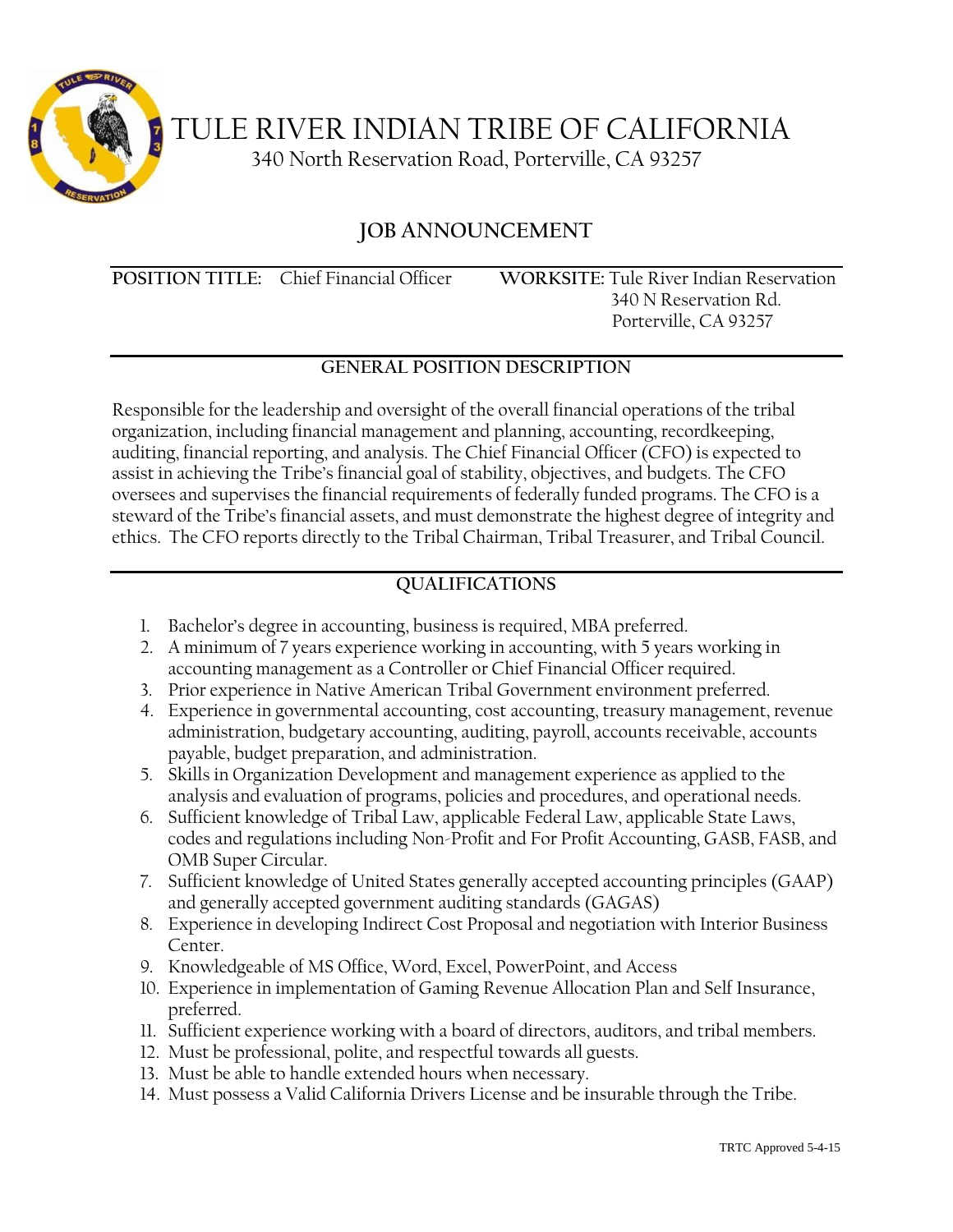15. Must successfully complete a pre-employment drug screen and background investigation.

#### **ESSENTIAL DUTIES AND RESPONSIBILITIES**

- 1. Oversees, plans, organizes and directs all operations of the Finance Department including treasury management, budgeting, audit, tax, accounting, purchasing, real estates, long range forecasting, and insurance activities for the organization.
- 2. Directs the Finance Department staff in providing direction, procedures and computer application systems necessary to maintain proper records and to afford adequate accounting controls and services.
- 3. Appraises the organization's financial position and issues periodic reports on organization's financial suitability, liquidity, and growth.
- 4. Directs and coordinates the establishment of Program Budgets.
- 5. Coordinates tax reporting programs and investor relation activities.
- 6. Analyzes, consolidates, and directs all cost accounting procedures together with other statistical and routine reports.
- 7. Oversees and directs the preparation and issuance of the Tribal Government's annual report.
- 8. Directs and analyzes studies of general economic, business and financial conditions and their impact on the organization's policies and operations.
- 9. Analyzes operational issues impacting functional groups and the whole institution, and determines their financial impact.
- 10. Evaluates and recommends business partnering opportunities.
- 11. Establishes and maintains contacts with stockholders, financial institutions, and the investment community.
- 12. Establishes, or recommends to management, major corporate economic strategies, objectives, and policies for the company.
- 13. Recommends modifications to existing Tribal Government programs.
- 14. Prepares reports which summarize and forecast company business activity and financial positions in areas of income, expense, and earnings based on past, present, and expected operations.
- 15. Advises management about insurance coverage for protection against property losses and potential liabilities.
- 16. Provides management with timely reviews of organizations financial status and progress in the various programs activities.
- 17. Follow all policies and procedures and promote environment that appreciates diversity and treats all people with respect, prohibiting discrimination and harassment of any kind.
- 18. Comply with all safety, health and environmental policies, procedures and regulations.
- 19. Develops and Negotiates Indirect Cost Proposals with the Interior Business Center.
- 20. Ability to influence others in a positive manner.
- 21. Ability to handle and maintain confidential information.
- 22. Provide support to other Departments as needed to reinforce the best interest of the Tule River Tribe.
- 23. Other duties as assigned.